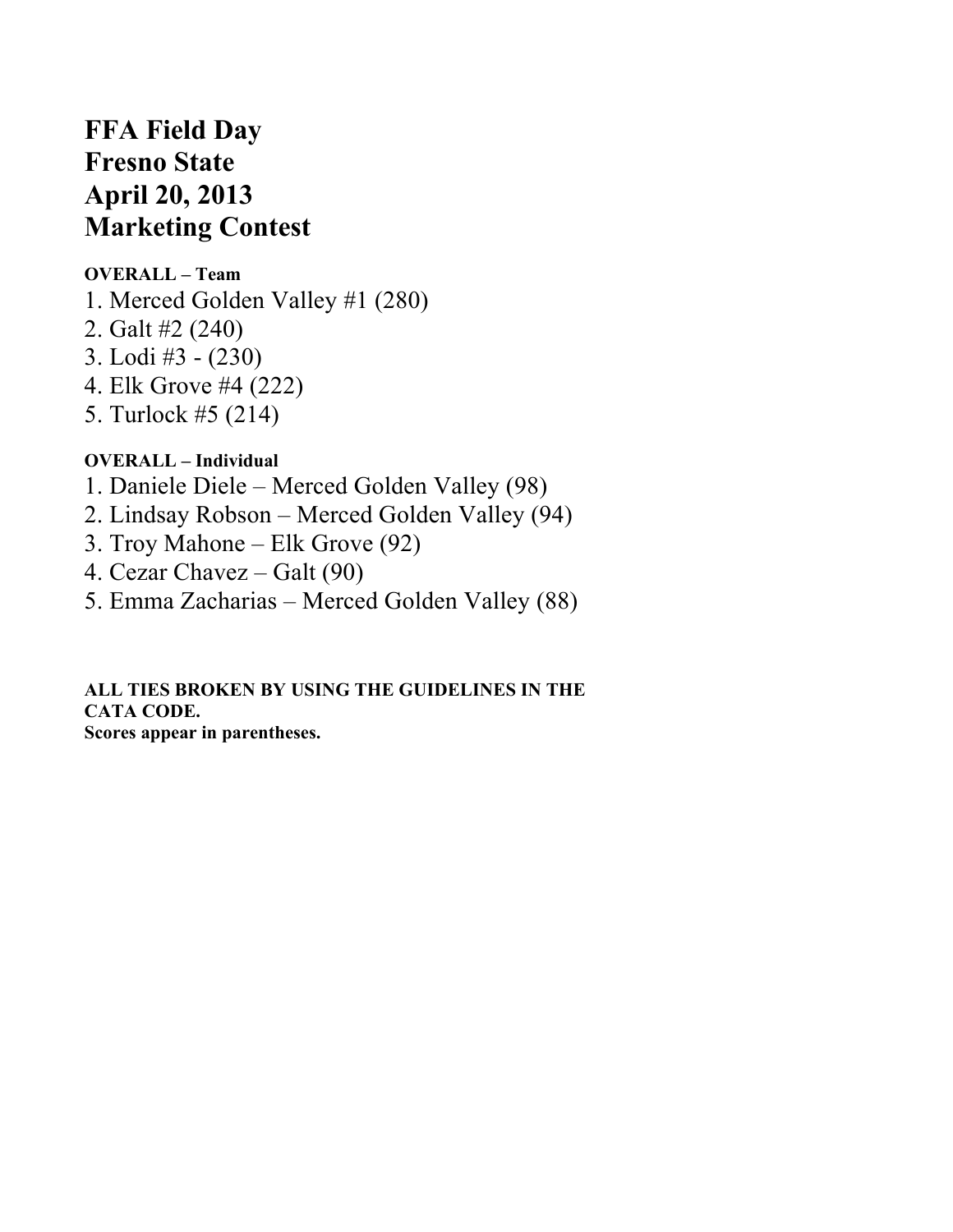#### **Marketing 2013**

| <b>School</b>        | <b>Name</b>             | <b>Individual</b> | <b>High Individual Team</b> |     |
|----------------------|-------------------------|-------------------|-----------------------------|-----|
| Delta                | Claire Schaver          | 66                |                             | 180 |
| Delta                | Anne Christie           | 60                |                             |     |
| Delta                | Amy Merwin              | 54                |                             |     |
| Delta                | Gabriela Cervantes      | 50                |                             |     |
| <b>Elk Grove</b>     | <b>Troy Mahone</b>      | 92                | $\overline{\mathbf{3}}$     | 222 |
| <b>Elk Grove</b>     | Justin Ellis            | 66                |                             |     |
| <b>Elk Grove</b>     | Abbi Comphel            | 64                |                             |     |
| <b>Elk Grove</b>     | <b>Megan Decaires</b>   | 62                |                             |     |
| <b>Elk Grove</b>     | Ryan Heughs             | 40                |                             |     |
| Galt                 | Cezar Chavez            | 90                | $\overline{\mathbf{4}}$     | 240 |
| Galt                 | Selena Lomeli           | 84                |                             |     |
| Galt                 | <b>Mercedes Alvarez</b> | 66                |                             |     |
| Galt                 | Micaela Alvarez         | 60                |                             |     |
| <b>Hamilton City</b> | Ivan Urena              | 62                |                             | 182 |
| <b>Hamilton City</b> | Raegan Avirt            | 62                |                             |     |
| <b>Hamilton City</b> | Audria Jones            | 58                |                             |     |
| Hamilton City-2      | Jamie Engell            | 50                |                             | 128 |
| Hamilton City-2      | Lucia Fuentes           | 44                |                             |     |
| Hamilton City-2      | Marco Carrillo          | 34                |                             |     |
| Laton                | Savannah Harsbarger     | $\overline{56}$   |                             | 156 |
| Laton                | Alyssa Silva            | 52                |                             |     |
| Laton                | Kylie Rempp             | 48                |                             |     |
| Lodi                 | <b>Brady Colburn</b>    | $\overline{78}$   |                             | 230 |
| Lodi                 | Jose Meza               | 78                |                             |     |
| Lodi                 | Cierra Mcclure          | 74                |                             |     |
| Lodi-2               | Cole Luchland           | 66                |                             | 174 |
| Lodi-2               | Dawson Lewis            | 54                |                             |     |
| Lodi-2               | Jake Boynton            | 54                |                             |     |
| Madera South         | Jimmy Beavers           | 80                |                             | 204 |
| Madera South         | Justine Esparza         | 68                |                             |     |
| Madera South         | <b>Britney Adams</b>    | 56                |                             |     |
| Madera South         | Angel Fernandez         | 30                |                             |     |
| Merced High School   | Maria Hammett           | $\overline{70}$   |                             | 204 |